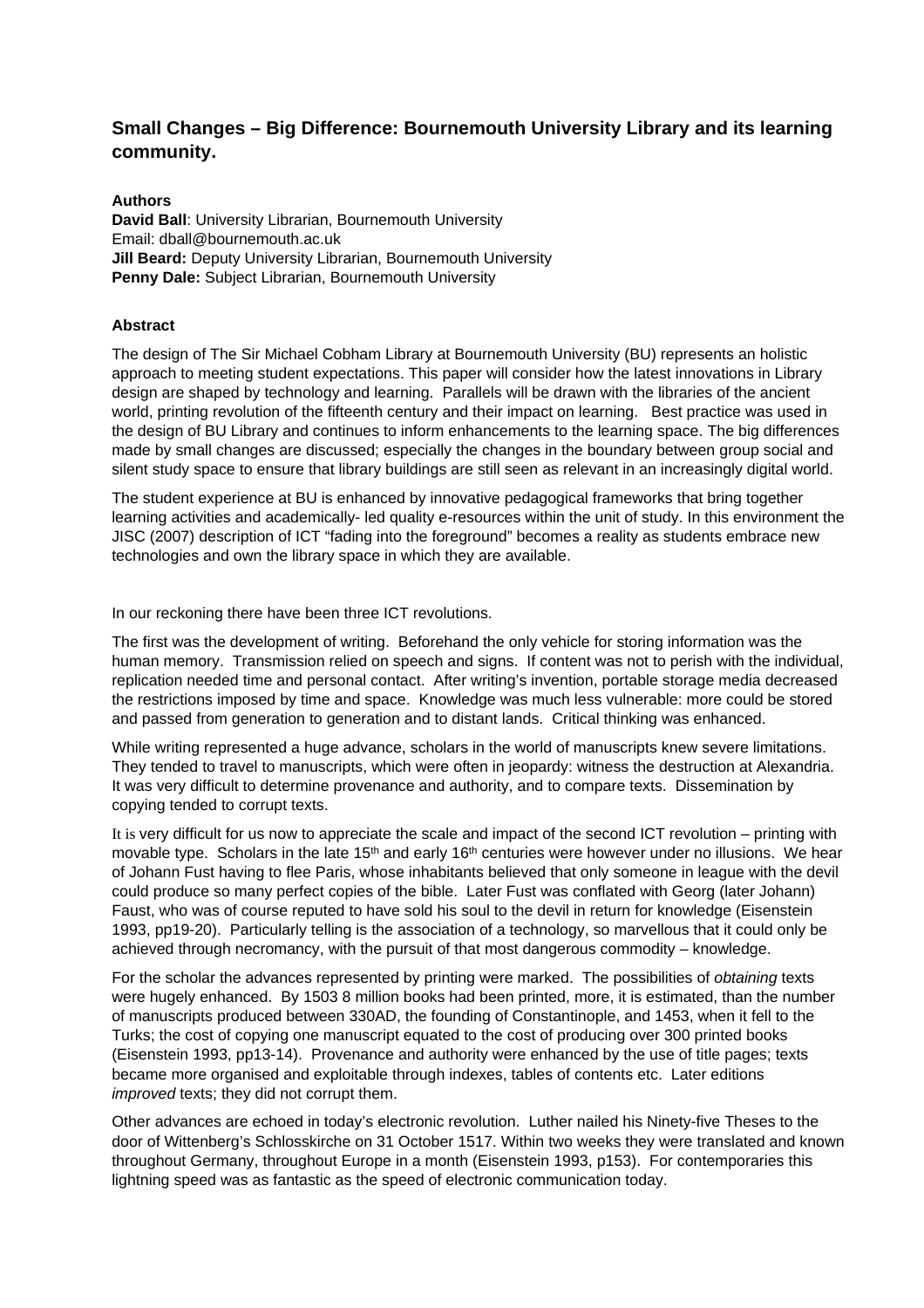Eisentein (1993, p45) also notes that printing fostered social and intellectual combinatory activity. Much innovative scholarly work was undertaken outside the established academic centres. Printers developed networks of contributors and researchers, to improve their texts and give a competitive edge. Again this strikes a chord with the development of virtual research communities today (Borda et al. 2006).

Eisenstein (1993, p80) also quotes Thomas Jefferson on the preservative powers of print:

How many of the precious works of antiquity were lost while they existed only in manuscript? Has there ever been one lost since the art of printing has rendered it practicable to multiply and disperse copies? This leads us then to the only means of preserving … that is a multiplication of printed copies.

These points forward to the LOCKSS initiative –Lots Of Copies Keeps Stuff Safe.

These echoes of very current concerns and issues remind us that there is every reason to believe that the current, third ICT revolution will have as far-reaching effects as the first two. Our duty as librarians is to embrace, lead and harness change. As David Penniman of the University at Buffalo remarked, "To remain what it is, the library must change . . . if it does not change, it will not remain what it is". It is with this remark, and the historical context, in mind that we have approached the design of our library and its services.

In 2007 the Sir Michael Cobham Library won the quinquennial SCONUL Library Design Award. This recognised the "intelligence" of the building and its ability to adapt. Shelia Cannell, Chair of the SCONUL Working Group on Space Planning, said "This building can continue to respond to changes in library service, because it is so flexible".

Since opening in 2003 six years of making small changes has created a space to meet the needs of the digital student. Use of the space has increased in spite of continuing growth in the use of e-resources and decline in the use of print (Ball, 2007; Beard and Dale, 2008).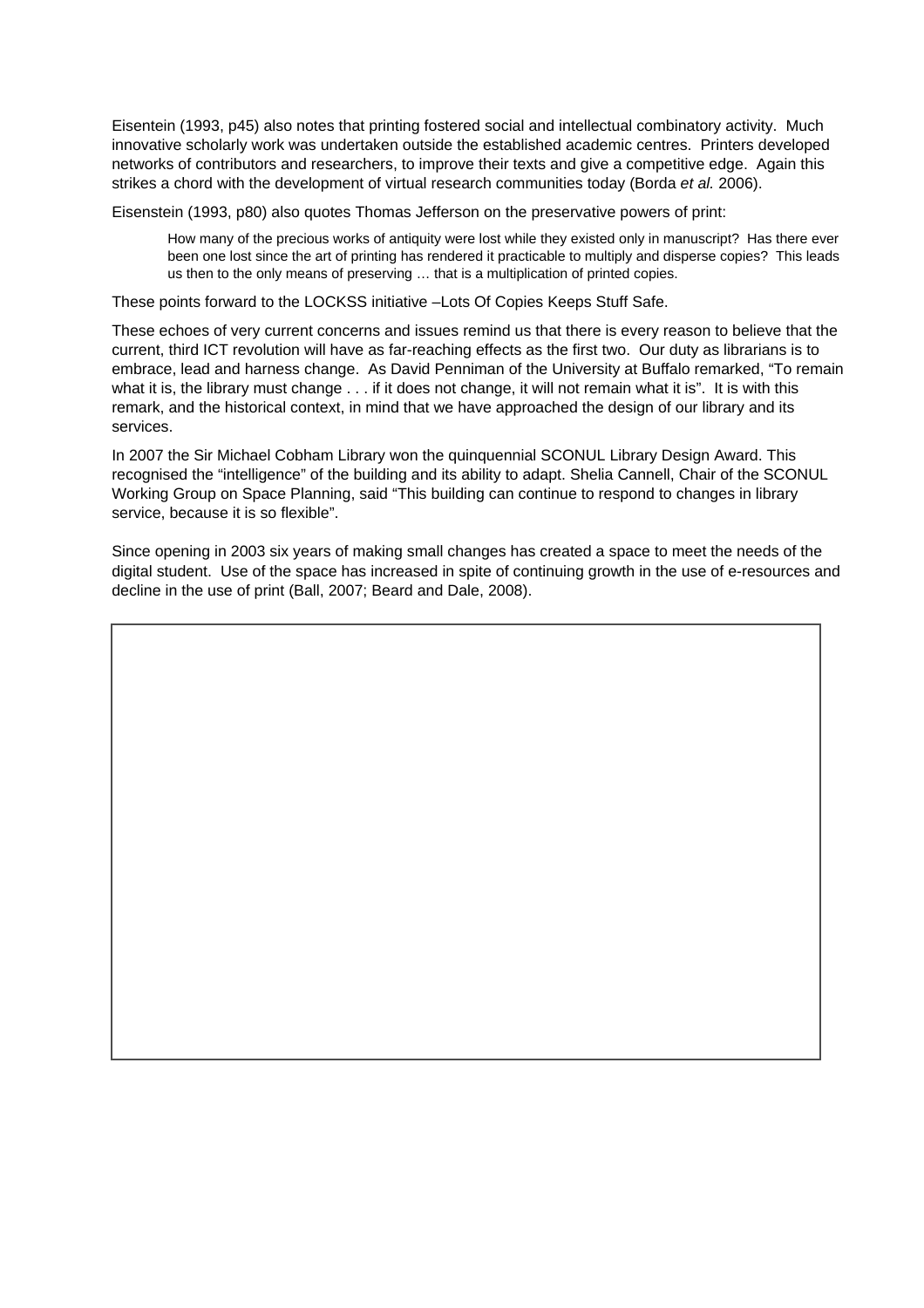

**Figure 1: Bournemouth University Library User Activity Analysis**

The ability to succeed is the ability to adapt. It's about embracing and leading change, drawing on support from those around you. We must create an active learning environment not only by maximising space but also by ensuring it is sympathetic to the developing pedagogy and to students' expectations.

These words were written by David Ball to encapsulate the 50<sup>th</sup> anniversary of the Library at Bournemouth, a celebration that, like this article, drew parallels with the history of writing and printing.

Good library design demonstrates agility and adaptability in the use of space (Heppel et al. 2004). Virtual environments enable integration of resources within the unit of study. The rate of change for higher education libraries in the UK is exponential but is full of opportunity (Guardian 2008).

Student feedback and observations as well as evolving pedagogy have led to the introduction of technology-rich areas for learning. Enhancements include interactive smart boards and WiFi zones for silent study. During summer 2008 the spaces for social learning were extended. This has proved popular with students, especially the introduction of six "techno booths" that allow groups to work interactively with a range of technologies.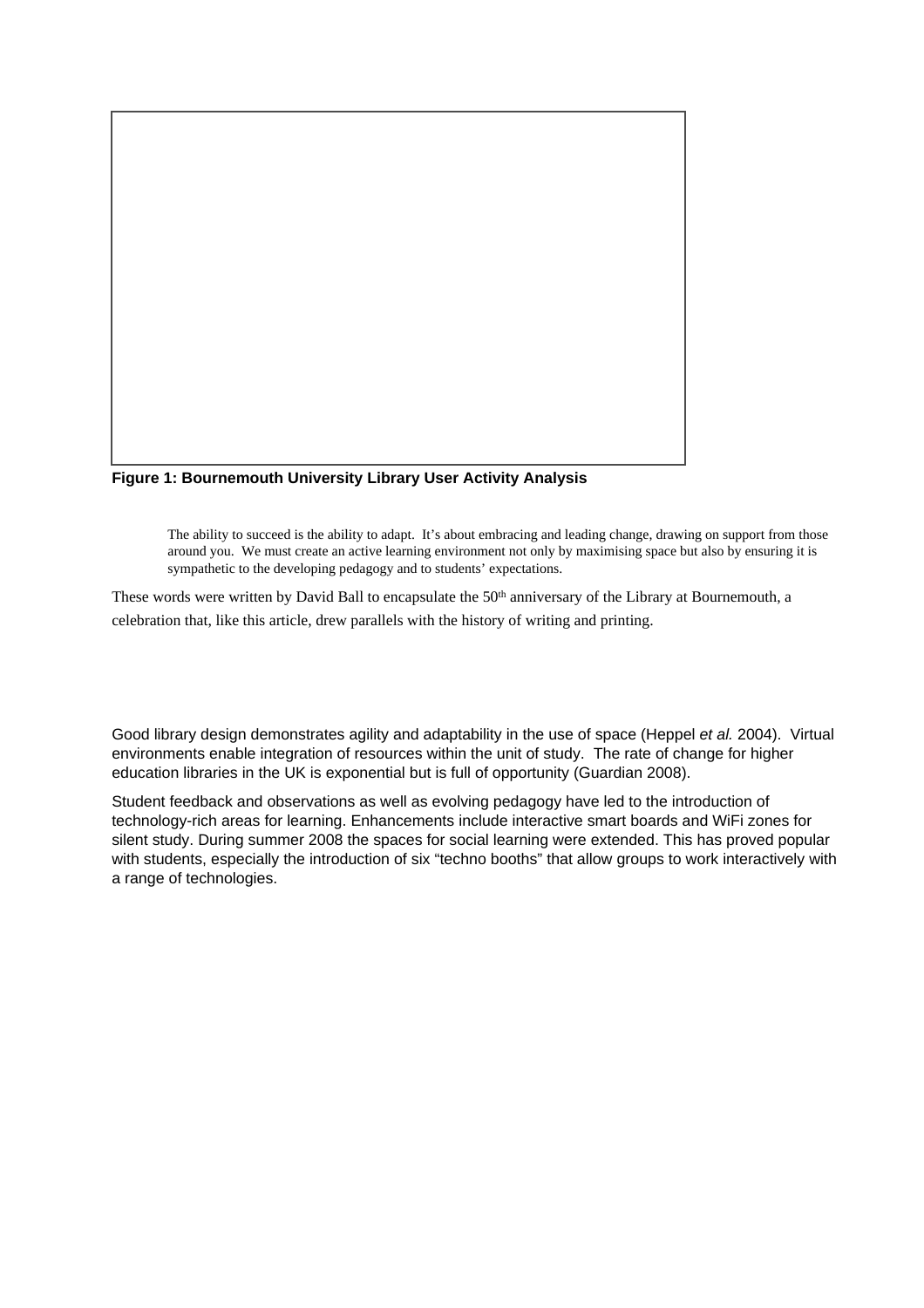

## **Figure 2: Techno Booths**

Attention to detail - for example signing, choice of fixtures, fittings and technology or the introduction of machines for drinks and snacks - considerably enhances the experience of using the library. Background to the choices which underpinned the design is given in the article by Beard and Dale (2008) and images are displayed on the University website.

As well as reflecting on changes and adaptations at BU, there is value in looking for examples from across Higher Education and other sectors. The Liber and Designing Libraries sites give examples including those from BU.

In a world increasingly dominated by technology the academic library has become a place to learn that is constantly adapting and changing, reflecting "what the student does" (Biggs 2007). The JISC Student Expectations Study (2007) described ICT "fading into the foreground". This succinctly describes the BU experience as students embrace new technologies and readily own the library space in which they are available. The successful personal and silent space but with good access to wireless technology is as important as the technology rich group spaces.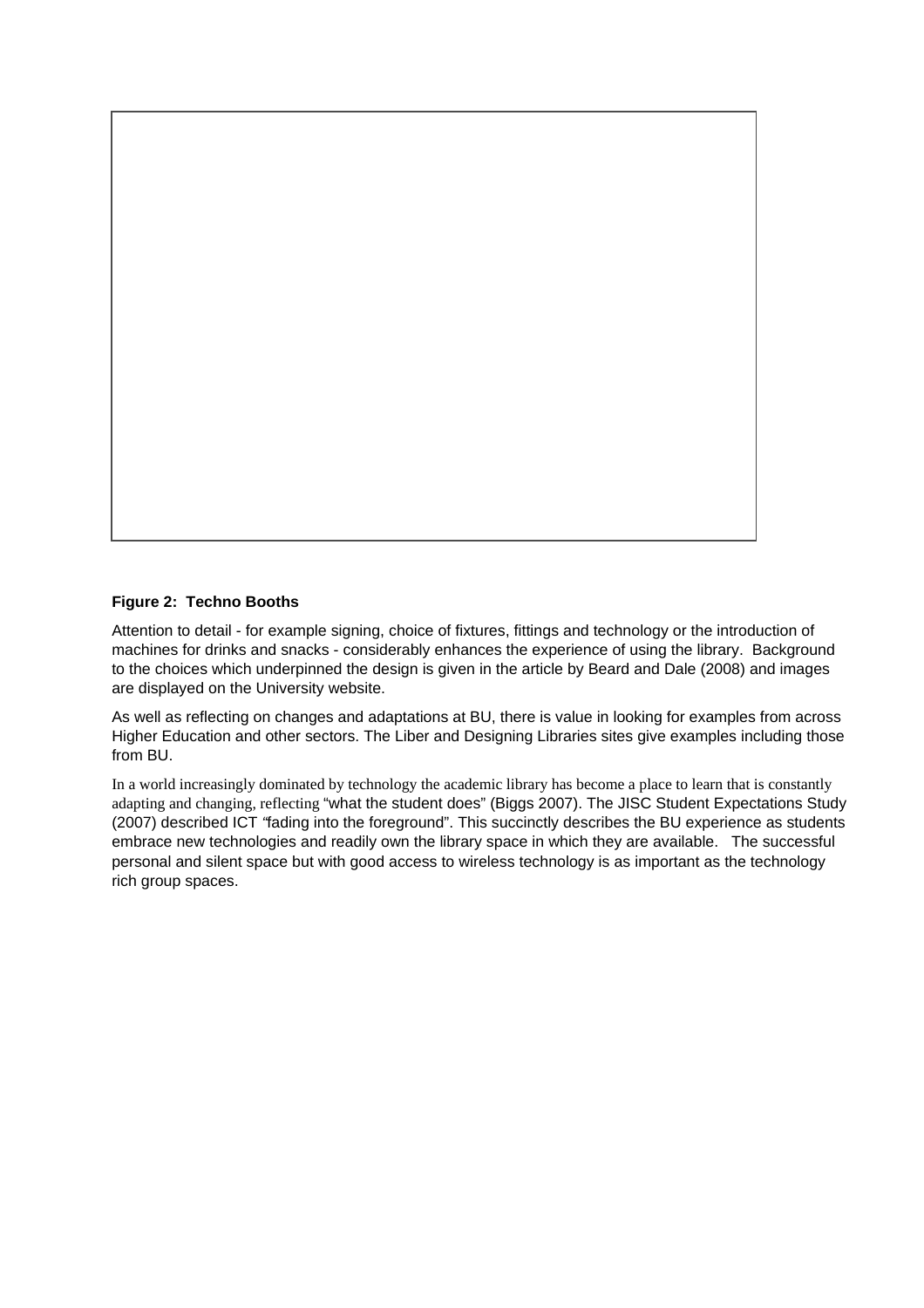

## **Figure 3: Silent Study**

The big differences made by small changes has resulted in the opening in 2009 at BU of a paperless library for postgraduate business students where each student will be equipped with an e-book reader to access their e-resources. The positive student feedback on "techno-booths" with their versatility offering possibilities for group research, ideas generation, report writing and presentation preparation is at the centre of the group technology rich space in the new Executive Business School Library.

Following the introduction of a University-wide virtual learning environment (VLE) in 2006, BU library has developed a number of innovative ways to exploit the possibilities it provides. The high profile Library Tab brings together all library resources and services.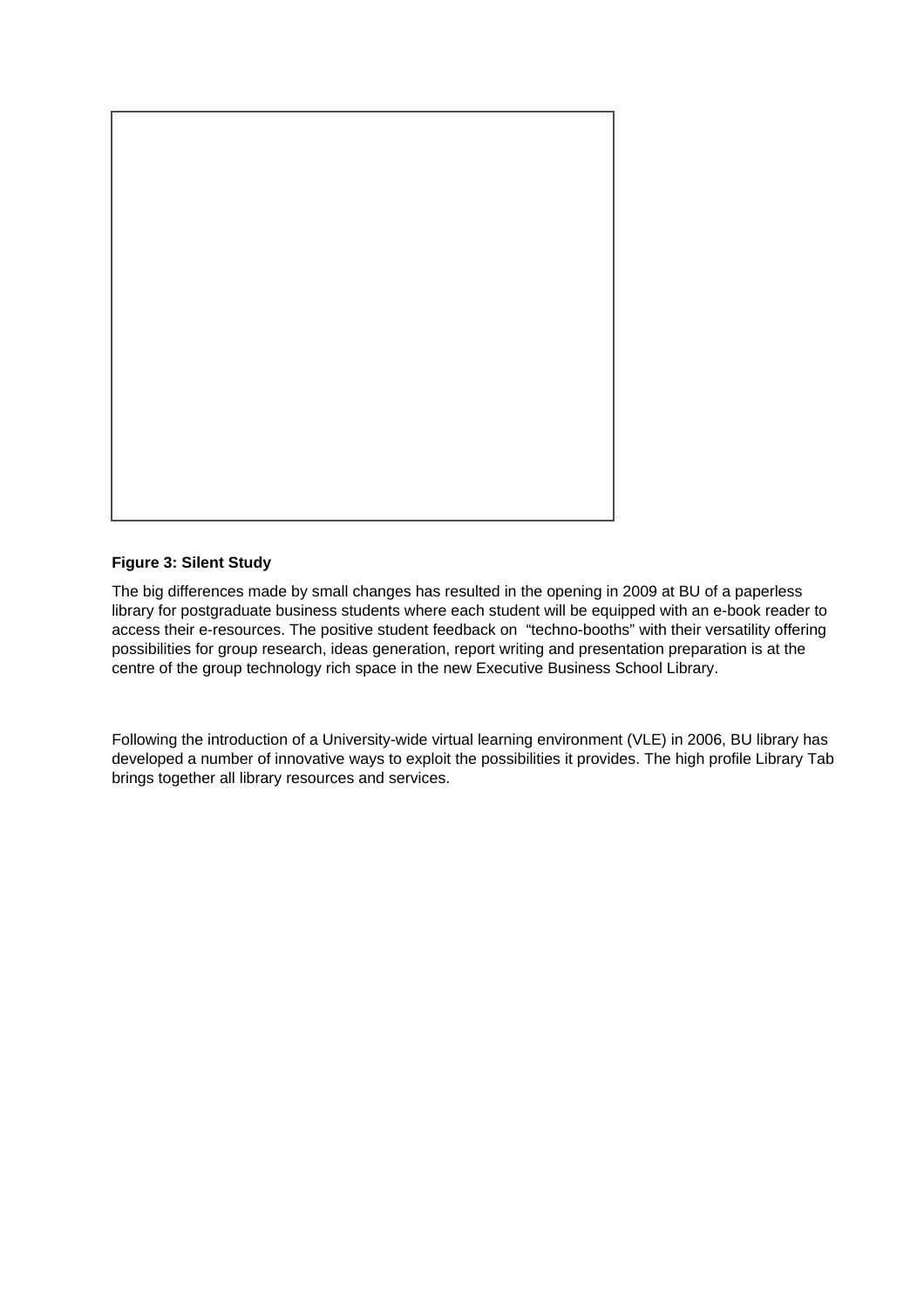

## **Figure 4. myBU: Library Tab**

The potential of the Library Tab was enhanced by the helpful timing of a vital external factor. The UK Copyright Licensing Agency (CLA) introduced a trial licence for photocopying and scanning in 2006, enabling BU to scan sections of books and make them available at unit level on the newly commissioned VLE. In August 2008 the CLA licence was established and extended to US publishers (subject to exclusions). Making material available on my BU at unit level has not only embedded important eresources within the unit of study, but has freed up space in The Sir Michael Cobham Library to disband the poorly used short loan collection and re-figure the space within the social learning area of the library. This example of the synergy between the pedagogies of e-learning and an important space where learning occurs is explored further in the decision to integrate reading lists into the VLE. As Beard and Dale (2008) note "Reading lists are part of a directional package on a route to resource discovery".

Our next innovations will endeavour to save the time of the user. We have established a VLE community focusing on getting the best out of all the learning resources provided by the library and are introducing ways of saving the academic time when identifying e-resources to include in reading lists and our collections.

In 2007 funding from the Higher Education Academy enabled BU Library to accelerate work already in progress to support learning and teaching in rapidly evolving digital environments. The project, entitled "eRes: Innovative e-Learning with e-Resources", aimed to enhance the student learning experience by developing and disseminating:

- 1. innovative pedagogical frameworks which bring together learning activities and academically led quality e-resources within the unit of study
- 2. an e-reading strategy which encompasses models for resource discovery and e-literacy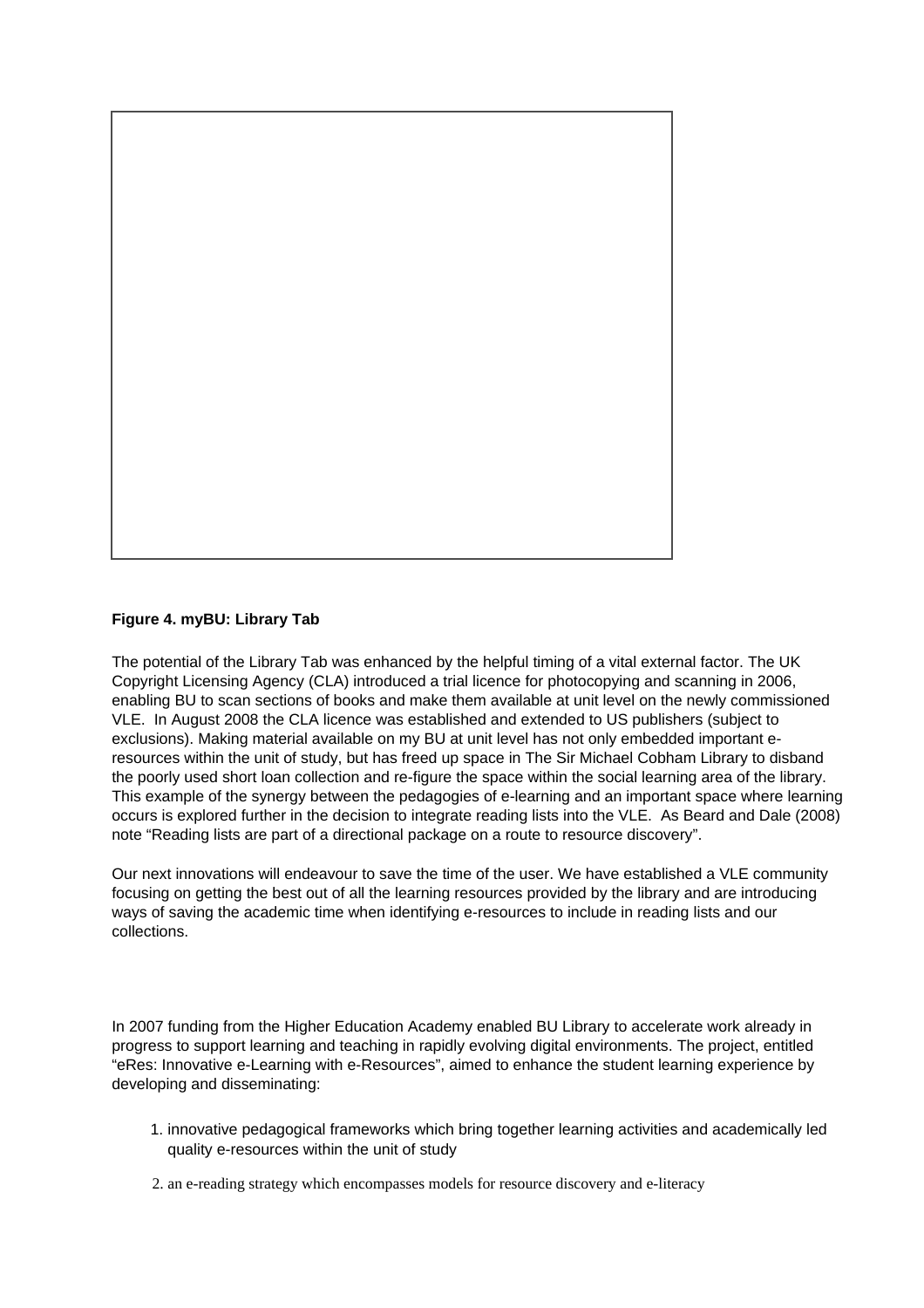3. guidelines on the appropriate support required by academics from librarians, staff developers and learning technologists

Academic staff from across BU contributed case studies, describing how Web 2.0 technologies embedded in their teaching materials were benefiting students. The pedagogical frameworks described in the eRes project were designed to stimulate and encourage learning in a variety of situations. Examples include motivating large cohorts, encouraging meaningful revision and stimulating interest in subjects perceived as difficult. A number of the case studies considered how to promote effective reading strategies in a digital environment using tools including wikis, blogs and social bookmarking Full details of the case studies and the briefing papers generated by the project are available from the eRes web page.

The sweeping changes brought about by the introduction of printing in late 15<sup>th</sup> and early 16<sup>th</sup> centuries took time, in some cases several centuries, to impact on the general population of Europe and the wider world. By contrast, the technological revolution of the last few decades has quickly reached all sectors of most societies. The relative speed with which Luther's Ninety-five Theses were spread across Europe has been surpassed by the instantaneous dissemination of communication technologies. The individual is the common denominator in all of this; the scholar who takes advantage of the opportunities available to them. Libraries are still a vital linchpin, enabling learning and supporting sholarship and research.

Our building delivers inspiration and we hope our services facilitate learning within our community. Each small change delivers a big difference to our users.



 **Figure 4: The Sir Michael Cobham Library.**